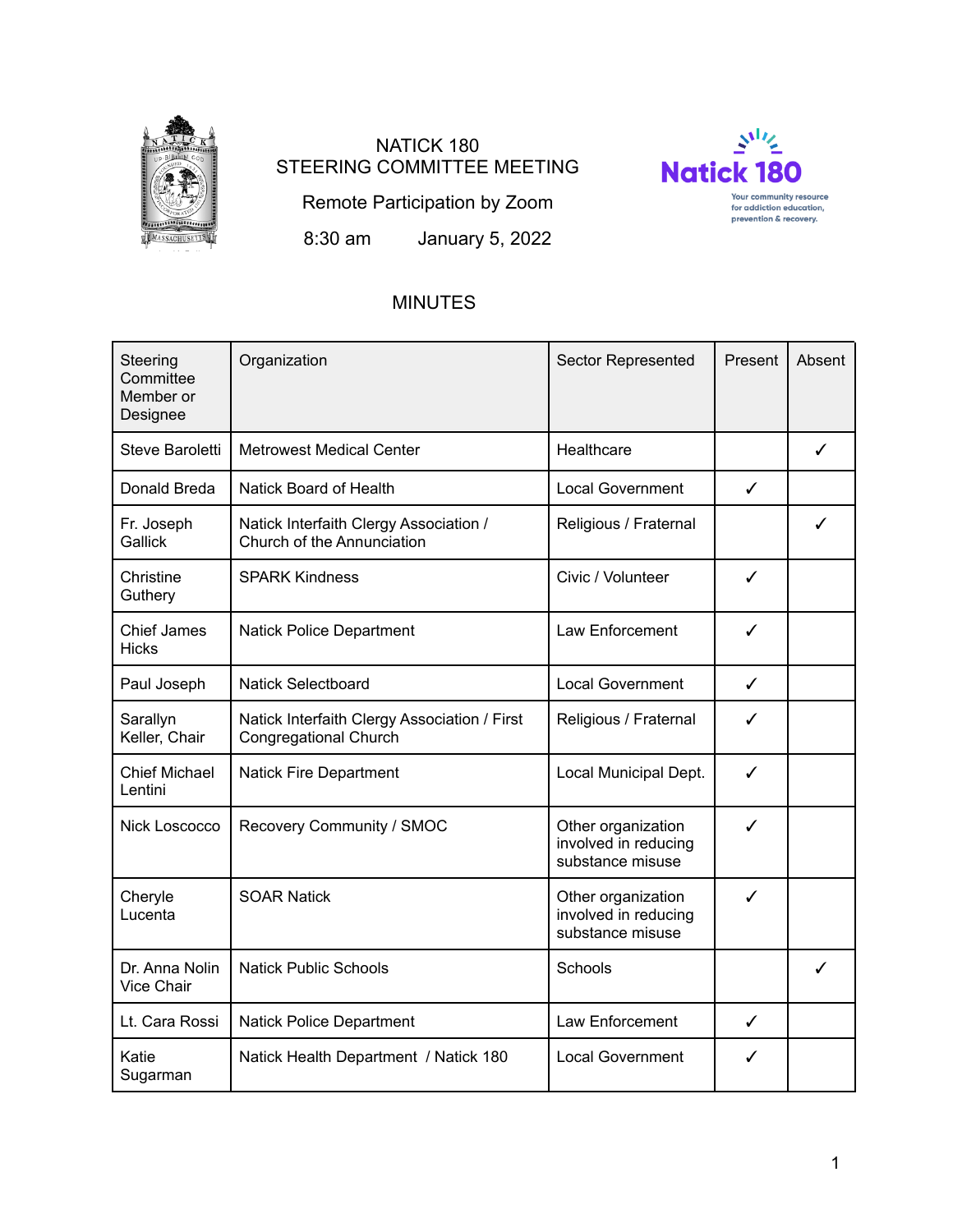| Michael<br>Boudreau        | Natick Health Department              | <b>Local Government</b> |  |
|----------------------------|---------------------------------------|-------------------------|--|
| Staff                      |                                       |                         |  |
| Lizzy Chalfin              | Natick Health Department / Natick 180 | <b>Local Government</b> |  |
| <b>Astrid Dretler</b>      | Natick Health Department / Natick 180 | <b>Local Government</b> |  |
| Member(s) of<br>the Public |                                       |                         |  |
|                            |                                       |                         |  |

## **Link to Meeting PowerPoint:**

[https://docs.google.com/presentation/d/1twv87v8A6o\\_aYGjaRDAa7OUDwBXM2wwP/edit#slide](https://docs.google.com/presentation/d/1twv87v8A6o_aYGjaRDAa7OUDwBXM2wwP/edit#slide=id.p1)  $=$ id.p1

Agenda

- **Citizens' Concerns**: None.
- Vote on **December 1, 2021 Steering Committee meeting minutes** Meeting minutes were accepted "as is" and without change; a motion was made to approve the minutes, seconded, and then approved by majority vote.
- Updates and Announcements from December 2021 Steering Committee (SC) meeting:
	- **Quarterly Coalition Meeting**
		- Natick 180 will likely have 3 coalition-wide meetings this year (as opposed to the typical 4). The next coalition-wide meetings are being planned for February 2022 and June 2022. The February meeting will be held on either February 15th or 16th from 6:30 - 8:00 PM. The team will check with NATI and see what works best for their schedules before planning the meeting date. The February meeting will focus on team building and better integrating youth into the Coalition's work, so it is important to accommodate youth schedules when planning the event. It is still undecided whether this meeting will be inperson or virtual. A hybrid meeting option will be provided either way, but for now the Coalition will plan for an in-person event and adjust to a virtual event if necessary. If in person, the event will be held in a Town Hall meeting room.
	- **Families for Depression Awareness Event: "Addressing Family Stress and Depression"**
		- January 19th from 7:00 8:15 PM ET
		- This topic is very relevant right now given the high levels of stress the community is experiencing. Folks are encouraged to share the event with their networks.
	- **● Youth Mental Health First Aid**
		- Natick 180 has scheduled two training sessions for the end of January.
			- Members of the general public (January 25-26th evenings, virtual)
			- Natick Community Organic Farm staff (January 28th all day, virtual)
	- **● Event for BIPOC Community**
		- There remains an interest in this event, but it has been tabled because some of the potential partner organizations are overwhelmed with other scheduling demands. Natick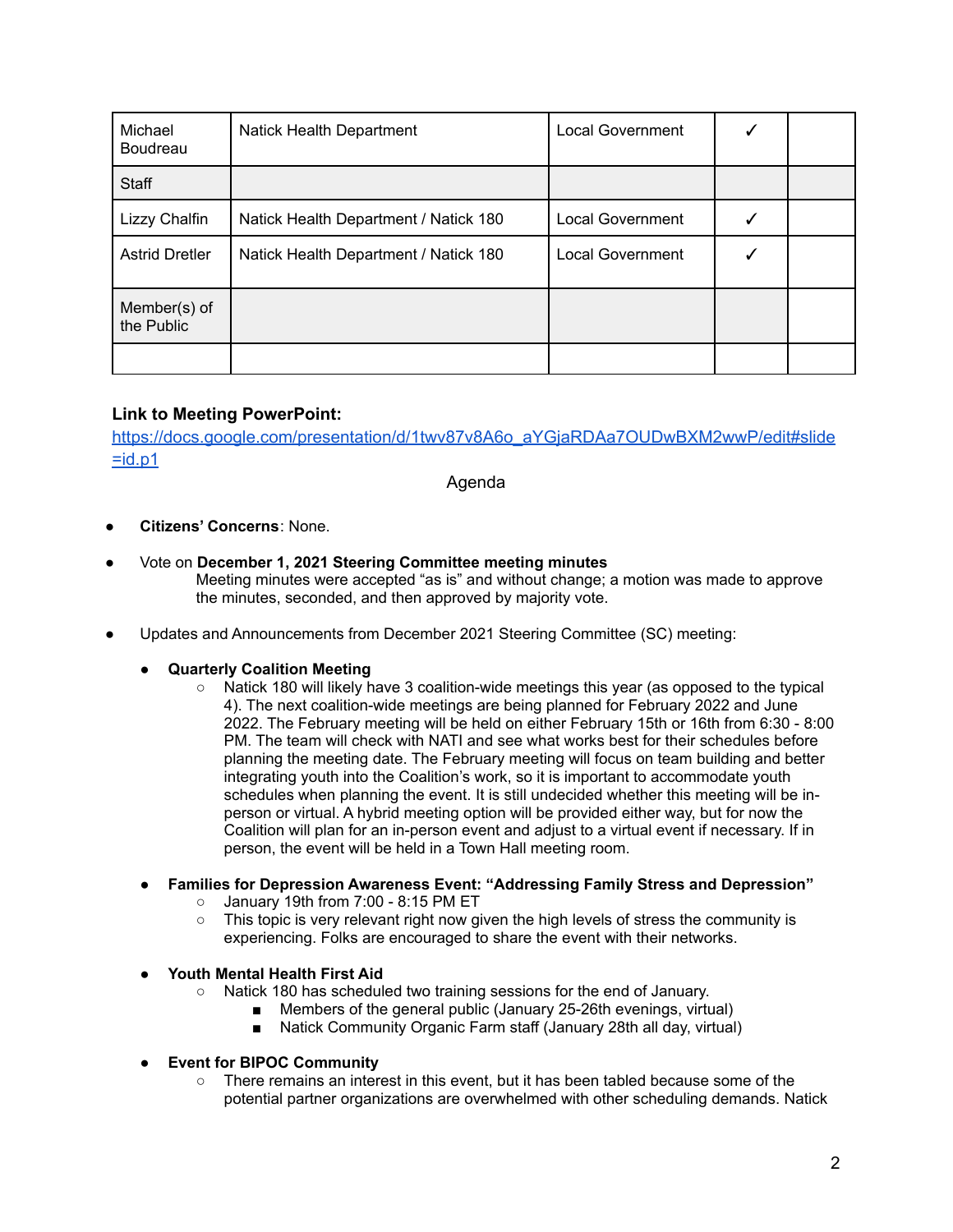180 staff met with Human In Common (HIC) on Jan. 4th to discuss these efforts and, for now, the team will focus on further developing connections with the METCO program, planning for Natick High School's Equity Co-op event in March, and possibly developing a training in partnership with HIC so that local youth can train other youth on the intersections of substance use, mental health, and racism. The plan is to pilot this new training with METCO students and expand later.

Town department reports:

## **Natick Police and Fire Departments** -

- There was one overdose on December 7th. Narcan was administered and the patient was transported to the Metrowest Framingham Hospital.
- There was a second overdose on December 23rd. The person who overdosed was a 42 year old male and the overdose happened at the Monticello Inn. Narcan was on-hand, the person was revived, and was transported to the hospital.
	- Police returned to the hotel the next day to leave pamphlets and Narcan in the room. The person was encouraged to go to recovery court in the past, but chose jail time instead. Natick Police are trying to provide support to the family.
- On January 4th the Natick Police were called to Natick High School for an overdose. SRO Officer Hefler knows the family. After arriving on scene, it was determined that the student took 4 Delsym cough suppressants and was more lethargic than experiencing an overdose. The student was transported to Framingham Hospital.
	- $\circ$  This is an example of the high level of behavioral health and substance use issues that are rising and need to be addressed by the community. We are hoping that the Metrowest Adolescent Health Survey will help us learn more about what is going on with youth in town.
- Year to date, there have been 0 fatal overdoses and 2 non-fatal overdoses in Natick.
- **Natick Public Schools** Rose McDermott attended to represent NPS
	- The schools are dealing with a lot of COVID-19 cases after returning from the holidays.
	- 300 students were out at the High School on 1/4/22 and Lilja Elementary School shut down for the day last week due to COVID-19 related concerns.

## **○ Natick Health Department** -

- Due to a recent store closure, one of Natick's tobacco licenses was available until December 17th. Since no entity claimed the open license, there are now 18 active licenses in Natick.
- There is one current smoke shop at the Natick Mall. The Town will likely not have any additional smoke shops in the future.
- There are two current applicants for cannabis delivery services (there was a walk through with the second applicant on 1/4/22). This service is allowed under the Cannabis Control Commission. Both candidates are solid and will go to the Selectboard in the next few months for approval.
	- $\circ$  There are two types of delivery services: 1) A delivery service where you go to a retail establishment and 2) A delivery service where the retail store delivers the product directly to the person's home.
	- Delivery services are only available to towns that have accepted cannabis in their towns (ie: cannot sell in Wellesley, but can sell in Natick).
	- $\circ$  A person using a delivery service must show a valid government issued ID at both the time of order and the delivery; drivers can only deliver to the person themself; the transaction needs to be documented.
	- Delivery services used to be all cash which posed safety issues, now more debit/credit cards are accepted.
	- A question was raised about how delivery services handle tips. The Health Department will look more into how cash tips work.
- A major focus in the department is COVID-19. There is a large demand for testing. It is highly recommended that people wear a mask (masks are currently required in all municipal departments).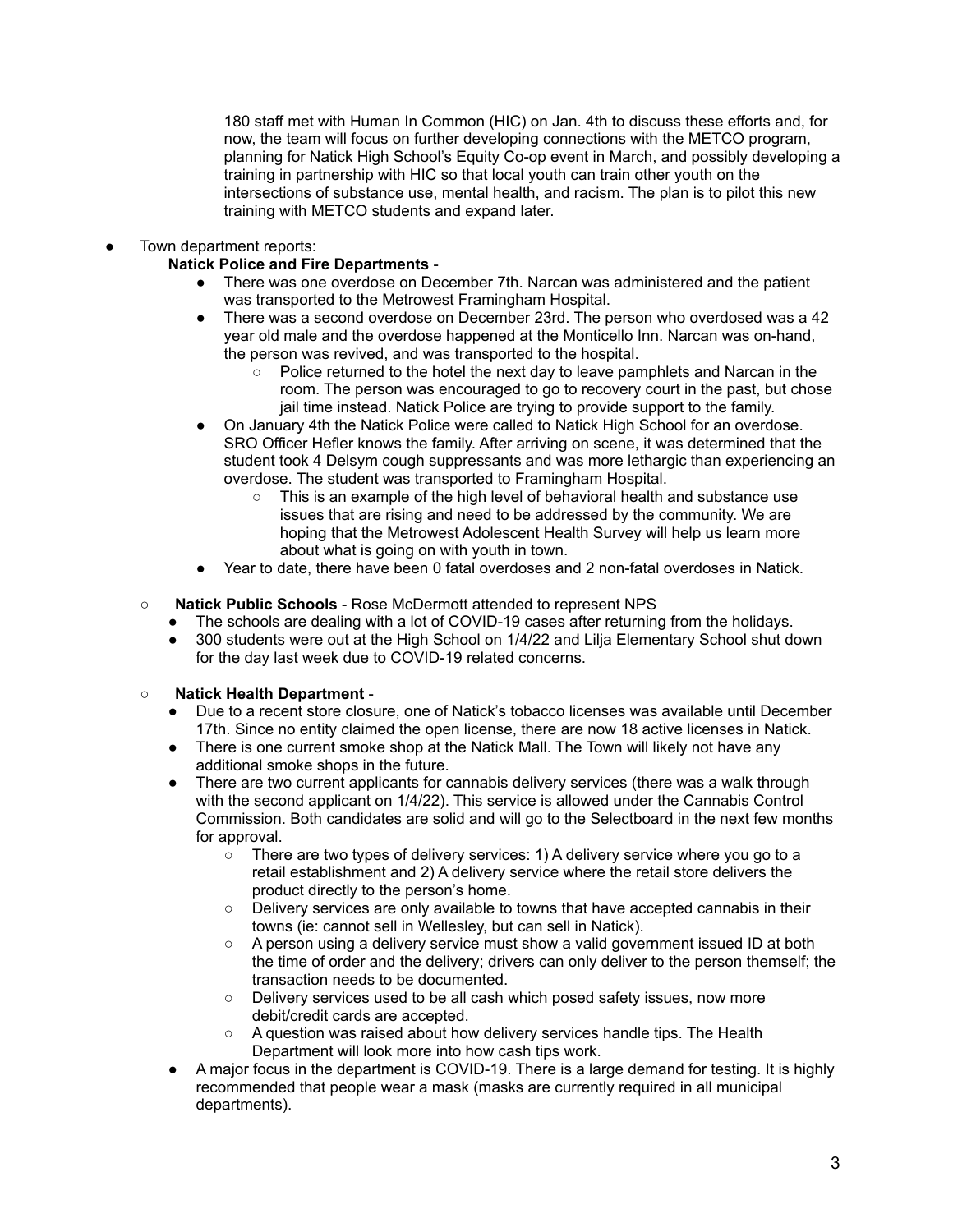- Jessica Cliff will be starting January 26th as the Senior Environmental Specialist.
- Elaine Cheng will be starting January 12th as an Administrative Assistant.

### ○ **Natick Selectboard** -

The Selectboard is looking more into partnering with the Community and Economic Development Department on-workforce development. One specific topic they want to focus on is recovery friendly workplaces. Amanda Loomis, Athena Pandolf (from NCCD), the MetroWest Chamber of Commerce, and MetroWest Care Connects may be good partners to start with. People interested in getting involved in recovery-friendly workplaces can connect with Paul Joseph. There was a regional recovery friendly workplace initiative that came to a standstill when COVID-19 started.

#### Community reports:

- **MetroWest Medical Center** Tabled, not present.
	- Natick 180 is meeting with a representative from MWMC next week about determining an appropriate representative from the hospitals since Steve Baroletti is no longer filling this role.

#### ○ **SOAR Natick**

- The group is opening their grants up soon and will most likely have \$10 thousand for grants.
- Received a lot of donations during their holiday fundraiser for those in early recovery. A family whose son is having a Bar-Mitzvah helped gather and deliver gift bags for those in early recovery. The group really enjoyed working with this family.
- The group is hoping to have a runner in the marathon again this year.
- They are working to plan 2020 events.

#### ○ **SPARK Kindness**

- The group will assist in promoting the Families for Depression Awareness event on January 19th.
- An event on LGBTQ Basics and Beyond with OUT Metrowest is scheduled for February (there is a lot of demand to learn more about language and awareness regarding the LGBTQ+ community).
- SPARK is still working on several upcoming programs focused on eating disorders and collaborating with other communities and NHS youth to plan this event. This is an issue that does not get a lot of attention, but there are many youth in the community who would benefit from better support around eating disorders. The upcoming event is "Understanding Eating Disorders: What Parents and Caregivers Need to Know" and will include a panel discussion with a local doctor and social worker.
- There is a Trauma Training from Wayside for parents/caregivers and SPARK is likely to have this training and would like Natick 180 to get involved as well.
- The Resilience Project at Newton-Wellesley Hospital is a helpful resource. They provide free trainings and services with parents and schools. They also provide some free clinical services and support for families who have youth that are brought to the hospital for social/behavioral health needs.

## ○ **Natick Interfaith Clergy Association -**

- The Annual Vigil on December 19, 2021 went great and was well-received by the community.
- The group is currently working on the MLK event for January 17th. The event will be an all-virtual format due to COVID-19 and NATI students may help with the event.

## ○ **Recovery community -**

A lot of people in recovery enter the workforce as either a labor worker or person in the recovery space. So working on developing more recovery friendly workplaces will be good for the recovery community.

## **● Local and statewide policy updates:**

**●** The new Policy Sub-Committee will have its first meeting on January 18th from 4:00 - 5:00